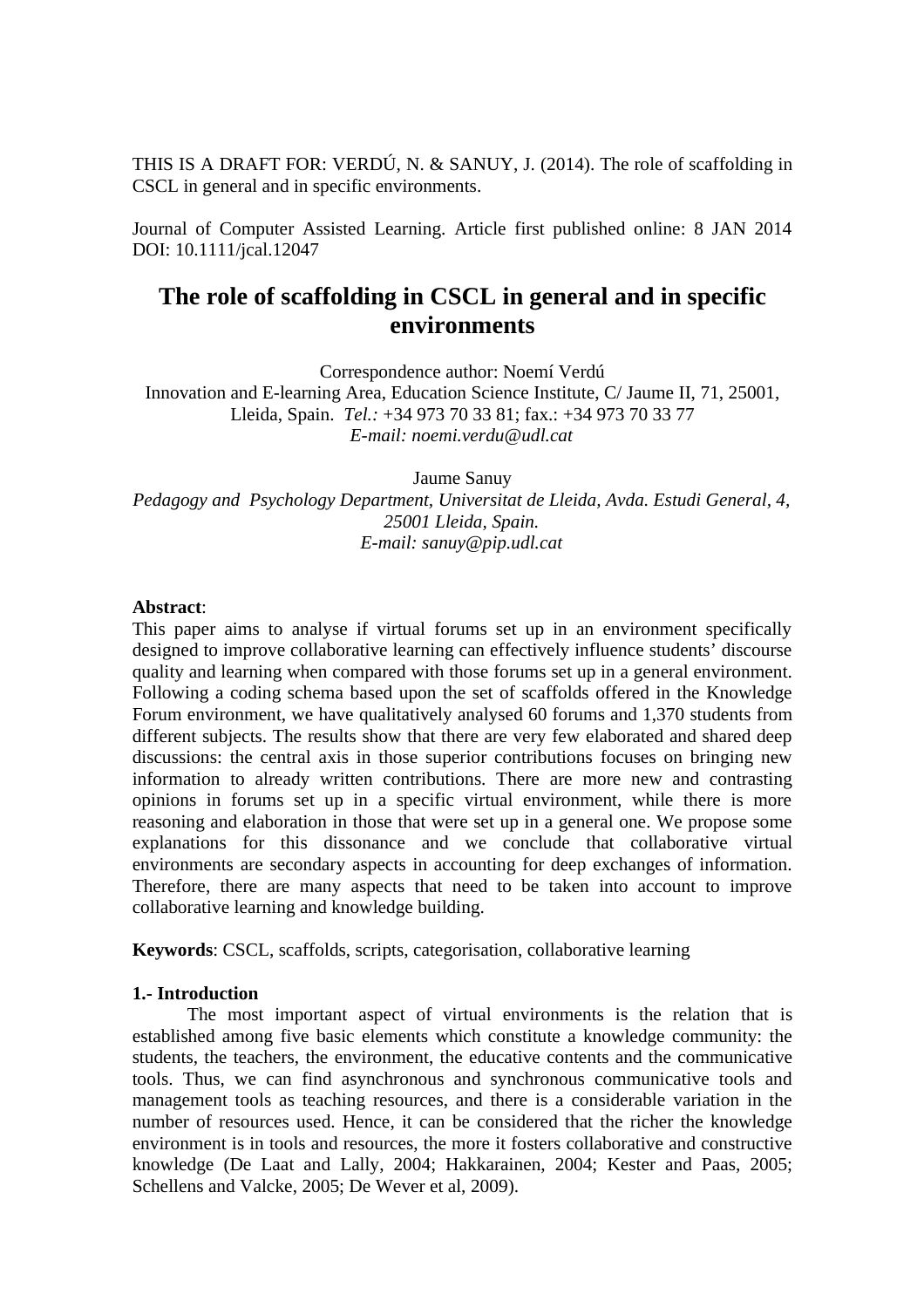One of the most important elements in virtual environments is the forums where students can exchange information with other students and teachers. Sometimes, however, this communication is not understandable or accurate and, consequently, the discursive thread is broken. This study thus attempts to investigate if students who use scaffolds in their contributions improve their learning processes and their discourse. Consequently, we have created a coding schema following the predetermined scaffolds in the Knowledge Forum collaborative environment.

We have based our research on 60 virtual forums done in virtual environments. One of them has been built for learning in a collaborative way and the second one is of a more general nature. The general environment is called Sakai (v2.7), a learning management system that our university has been implementing since 2004. Sakai presents separate sections to upload subject syllabus, contents, activities (one for projects and another one for quizzes) and several communication tools: private messages, forum, chat, schedule, advertisement board and a shared folder. The forum tool of this environment is characterised by its rigidity. Messages are organised in topics and, for instance, it is not possible to group several messages together to publish them under only one note. Besides, forums can only be created by professors. Students cannot start a forum: they can only answer a message or answer to an existing thread. When they contribute by answering a message, they can change the message topic and attach a file, but there is no specific space for using scaffolds - this being the main difference between general and specific environments in a virtual forum.

Regarding the environment specifically designed to promote collaborative knowledge building, we decided to use Knowledge Forum (v4.7.1) for its great impact and relevance following the pedagogical concept of "knowledge building", which originated with CSILE (Computer Supported Intentional Learning Environment). Scaffolds are one of the resources that the Knowledge Forum environment has and that general ones do not have. The scaffolds or labels are helpful elements by which students show their ideas to others. In this way, students can assign a category or categories to their own messages before publishing them. As a result, their speech becomes more accurate and precise.

According to Scardamalia (2004), this knowledge-building process requires every student to take responsibility for and control his or her own production during the process of knowledge building. Every student should understand that, while learning, they are incorporating new ideas and concepts by taking active roles. Besides, having a friendly and attractive environment available implies an opportunity to make use of a great tool to improve this knowledge-building process and also a social scaffold for the creation of new knowledge.

Aiming to investigate if participating in virtual learning environments fosters and improves critical thinking and more complex knowledge exchanges, we have analyzed 60 virtual forums set up using these two kinds of environments. We have also observed the differences in discourse quality between specific and general forums.

# **2.- Theoretical approach**

### *2.1 Computer Supported Collaborative Learning (CSCL)*

There are multiple studies on the issue of Computer Supported Collaborative Learning, or CSCL. Collaborative knowledge building implies both individual and collective work in a group. Besides, both of them require negotiating, sharing information, collaborating towards knowledge building and taking always into account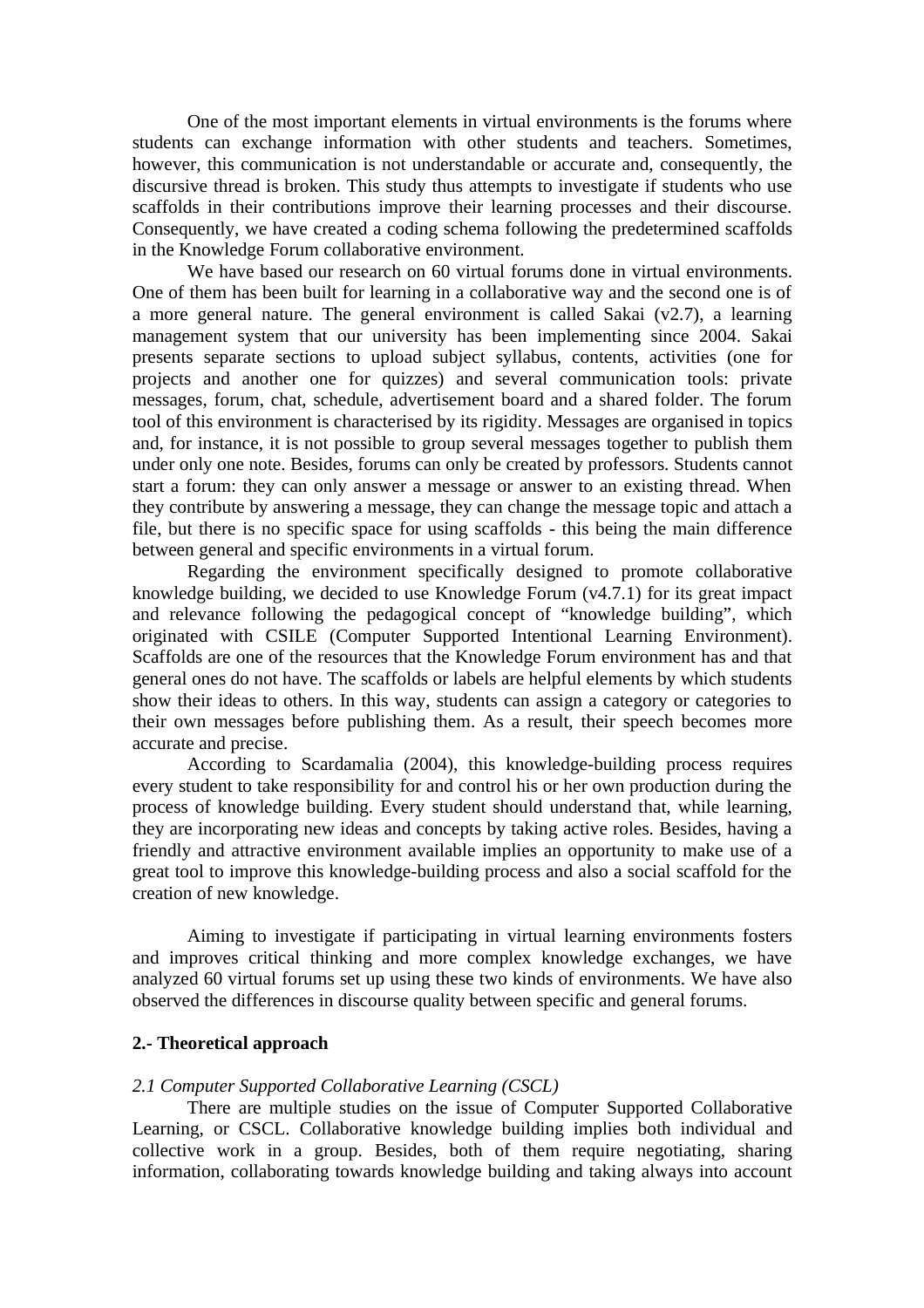cohesion and the identity of the group (Black, 2002; De Laat & Lally, 2004; Scheffel-Dunand, 2006; Gairín & Muñoz, 2006; Dettori & Persico, 2008; De Smet, Van Keer & Valcke, 2008). Hence, the successful elements of CSCL are many and very different, ranging from personality and situational aspects (Addison and Hutcheson, 2001) to popularity roles among students and the knowledge building task in hand (Prinsen, Volman and Terwel, 2007).

Nonetheless, observing all the aspects that we should bear in mind, we consider that selecting the suitable kind of knowledge is very important, and the software allows teachers to build appropriate tools (Veermans and Cesareni, 2005).

After having revised several authors' work, we have concluded that using CSCL tools has a positive impact on learning processes. Not only do students that participate in collaborative processes improve their problem solving and critical thinking abilities (Neo, 2003; Schellens et al., 2009), but they also solidify their cognitive strategies (Salovaara, 2005). Discourse interaction is an oriented task and it reflects high levels in the knowledge building process (Schellens and Valcke, 2005). Thus, it allows us to observe the collaborative knowledge building process (Arvaja et al., 2007).

Moreover, several basic elements for improving knowledge have been identified. In the first place, Neo (2003) states that collaborative knowledge not only improves problem solving and critical thinking abilities, but also increases teamwork and autonomy. In the second place, having students building knowledge cannot be considered a conceptual artefact, but a specific and local task (Ludvigsen & Morch, 2003). In the third place, the scientific methodology used in CSCL is a successful aspect for the collaborative knowledge that Salovaara (2005) investigated, concluding that it increases the use of cognitive strategies. In the fourth place, Schellens & Valcke (2005) establish the emphasis on interaction, and they conclude that it should be a guided task and that it shows high levels of knowledge building. Finally, Arvaja et al. (2007) assert that both an analysis of communicative functions and contextual resources allow for an exploration of the collaborative knowledge building process.

However, we are keen on investigating how to improve interactions among students, so that their collaborative discourse is richer. In general, the results of several studies carried out about this topic are positive. For instance, Zurita & Nussbaum (2004) speak about the improvement of social interaction and collaboration among students, while Veermans and Cesareni (2005) state that, if long-lasting learning activities are well structured, they will increase students' and teachers' awareness of the principles of collaborative learning.

# *2.2 Scaffolds*

The notion of scaffolding comes from the socio-constructivist model of learning (Vygotsky, 1978). In accordance with Vygotsky's zone of proximal development, the scaffold should provide just enough information for the learner to make progress on his or her own. Scaffolds are designed and made to structure students' discourse. These scaffolds help students focus on particular aspects of the knowledge-building process when exchanging information, working in ways similar to a scientific group. As asserted by Scardamalia (2004, p. 7), scaffolds give ideas as defined roles in such processes as theory refinement and constructive criticism. Besides, "optimizing the characteristics of autonomy support and scaffolding in CSCL environments to effectively accommodate differences in self-determination of learners may have a profound effect on delivery and quality of online learning" (Rienties, et al., 2012, p. 2).

Many researchers comment on the importance of designing virtual environments taking into account participation as the main objective. According to them, a well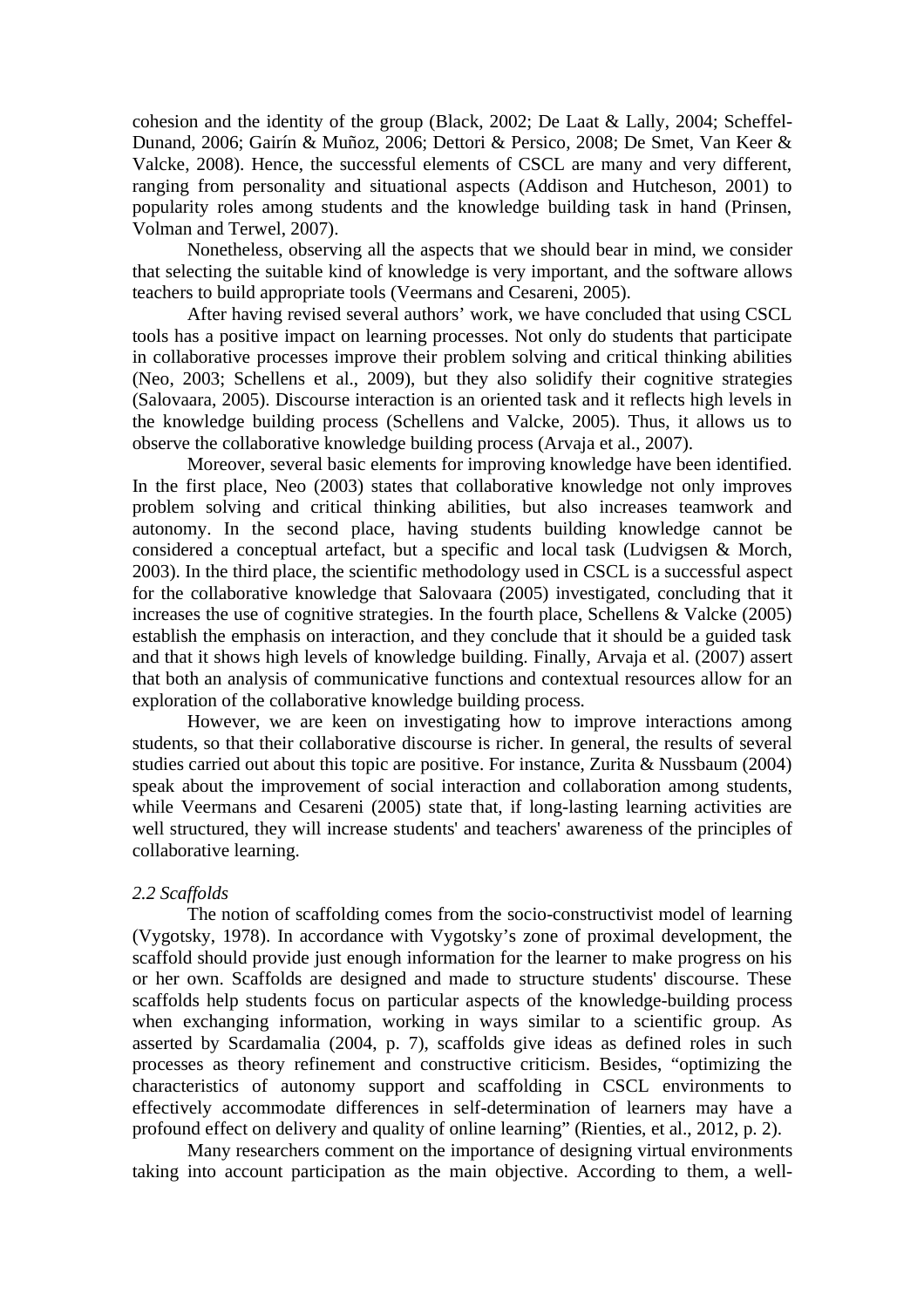designed environment can foster and improve communication. Thus, one way to improve participation in virtual forums is to design specific environments with these characteristics. Specific environments, which foster CSCL, are those featuring a scaffold set (such as Knowledge Forum, which offers predetermined scaffolds) in order to help students categorise their contributions and, consequently, to improve their discourse (Scardamalia and Bereiter 1993, Scardamalia, 2004). CSCL processes improve when participants use scaffolds while they are collaboratively building new knowledge.

Most studies about scaffolds have been performed using the Knowledge Forum environment. Authors such as De Laat et al. (2000), Dillenbourg et al. (2001), Rahikainen et al. (2001), Kleine et al. (2002) Salovaara & Järvelä (2003), Russell & Perris (2003), Hakkarainen (2004), Salovaara (2005), Prinsen et al. (2007), Cacciamani & Ferrini (2007) have researched the usage of the Knowledge Forum environment.

Having looked into the research carried out about this topic, we conclude that there are not many comparative studies of virtual environments, neither comparing general and specific environments nor analysing the scaffolds and other helping tools employed. It is precisely here where we have focused our study, with the main aim of analysing the content of the messages. We would thus like to highlight that in this study we have used scaffolds instead of tags because they were designed to provide procedural participation for fostering expertise in writing.

### **3.- Methodology**

The research question focuses on whether the fact of participating in collaborative virtual environments improves critical thinking and a significant assimilation of new knowledge. Thus, it was pretended to study the level and the quality of students' participation in virtual forums representing the two environments mentioned above. Thus, it was necessary to analyze students' participation and know the communicative processes in which students engage when contributing in virtual forums. Students of several majors did their contributions in virtual learning forums and, once they had finished, a set of forums was analysed in order to study the content of all messages. The data has been analyzed by applying qualitative content analysis. Every contribution has been coded taking into account that an entire note (message) could be composed of several ideas indicating diverse categories of knowledge (Rahikainen et al., 2001). We finally counted and calculated the mean, as Prinsen et al. (2007) did in their research.

# *3.1 Aim*:

To investigate the possible existence of differences in the levels of participation and learning, and to measure their quality in an environment specifically designed for collaborative knowledge building as opposed to a generic environment.

#### *3.2 Sample and situation of observation*

The sample consists of 30 virtual forums from different subjects which have been developed in a generic environment and 30 virtual forums done in an environment specifically designed for collaborative knowledge. We wanted the sample to be highly representative of the real use of the Sakai and Knowledge Forum environments. For the selection of these forums, we took into account three criteria. Firstly, we considered important that these forums were of different nature in relation with their dynamics and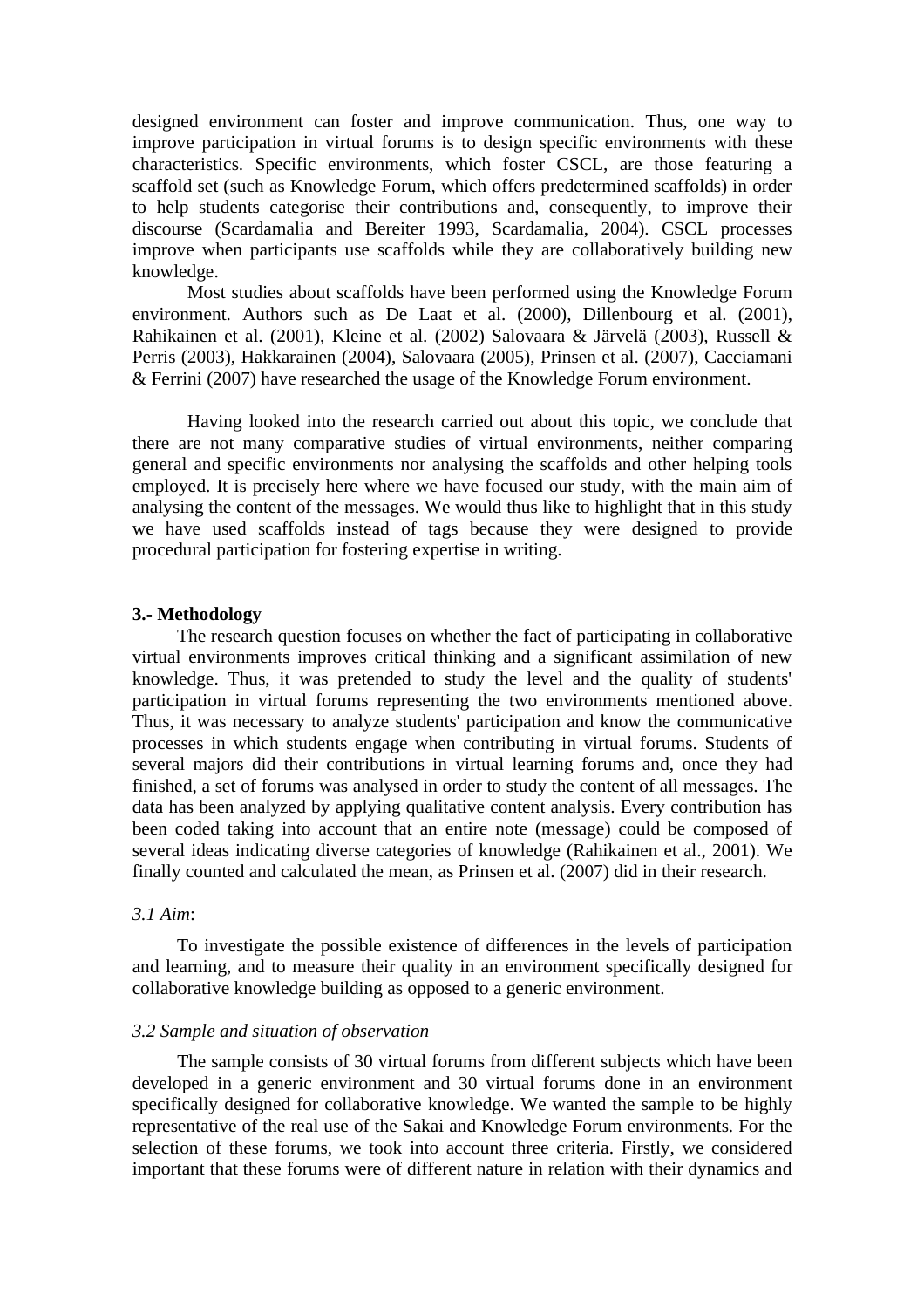assessment. One of the targets was to observe and analyse a heterogeneous set of virtual forums featuring contributions by subjects studying different majors. Thus, among the virtual forums studied, some were heavily influenced by a set of learning and communication instructions, while others featured opener instructions, letting participants contribute in a more spontaneous way. Besides, in some forums, professors had a higher level of intervention than in others, where participants contributed more spontaneously. In relation with the evaluation of the forums, students were evaluated in their communication processes in some forums, while in others professors evaluated both processes and a final production (for example, a piece of work or a synthesis of reflections about the forum). Therefore, the sample of this research represents the variety of virtual forums used in our university.

Secondly, and taking into account this variety of forums and our goal of comparing virtual forums done in two different virtual environments, the total number of participants has been 1370. The data was collected over a period of two academic years. We randomly selected, on the one hand, 30 units of observation (forums) featuring the general environment of our university (Sakai) and assessed by the Support in Teaching Innovation and E-learning Area. On the other hand, we studied 30 further samples of virtual forums implemented in the specific environment (Knowledge Forum).

Finally, a requirement for every forum was established in order to guarantee a minimum of messages being analysed. That is, each forum had to contain, at least, 15 messages.

The kind of forum is considered the independent variable (for the selection process), and we intend to evaluate the effect that it has upon different aspects of the forum outcome (dependent variable).

# *3.3 Data collection*

The data was collected over a period of two academic years. All forums are aimed at students of different courses in different fields in the University of Lleida. The content of the forum messages was collected in text files. First of all, all selected forums were analysed following quantitative parameters (number of participants, number of messages, and number of words per message). Secondly, these text files were analysed qualitatively using Nvivo software, allowing for the categorization of the content of the messages. The same applies for the discourse analysis, which was performed following the category system based on the scaffolds of Knowledge Forum environment.

# *3.4 Data analysis*

In order to categorise the content of the students' contributions in virtual forums using the Nvivo software, messages were downloaded in plain text format. Nvivo allows the user to collect, organise and analyse content from interviews, focus group discussions, surveys, and so on. After this initial stage, it was necessary to use a unified categorizing system. In the context of our study, as the specific forum is provided with a scaffolding system, we have used the scaffolds given in Knowledge Forum environment, i.e. opinion and knowledge building. The categorisation has been done by pairing off, reaching a 95% degree of reliability. Therefore, first, every message of every forum has been analysed using the opinion scaffolds (see table 1) – *opinion, different opinion, reason, elaboration, evidence, example and formulation* – and the knowledge building scaffolds – *I need to understand, new information, this theory cannot be explained, new information for clarifying, a better theory, put our knowledge*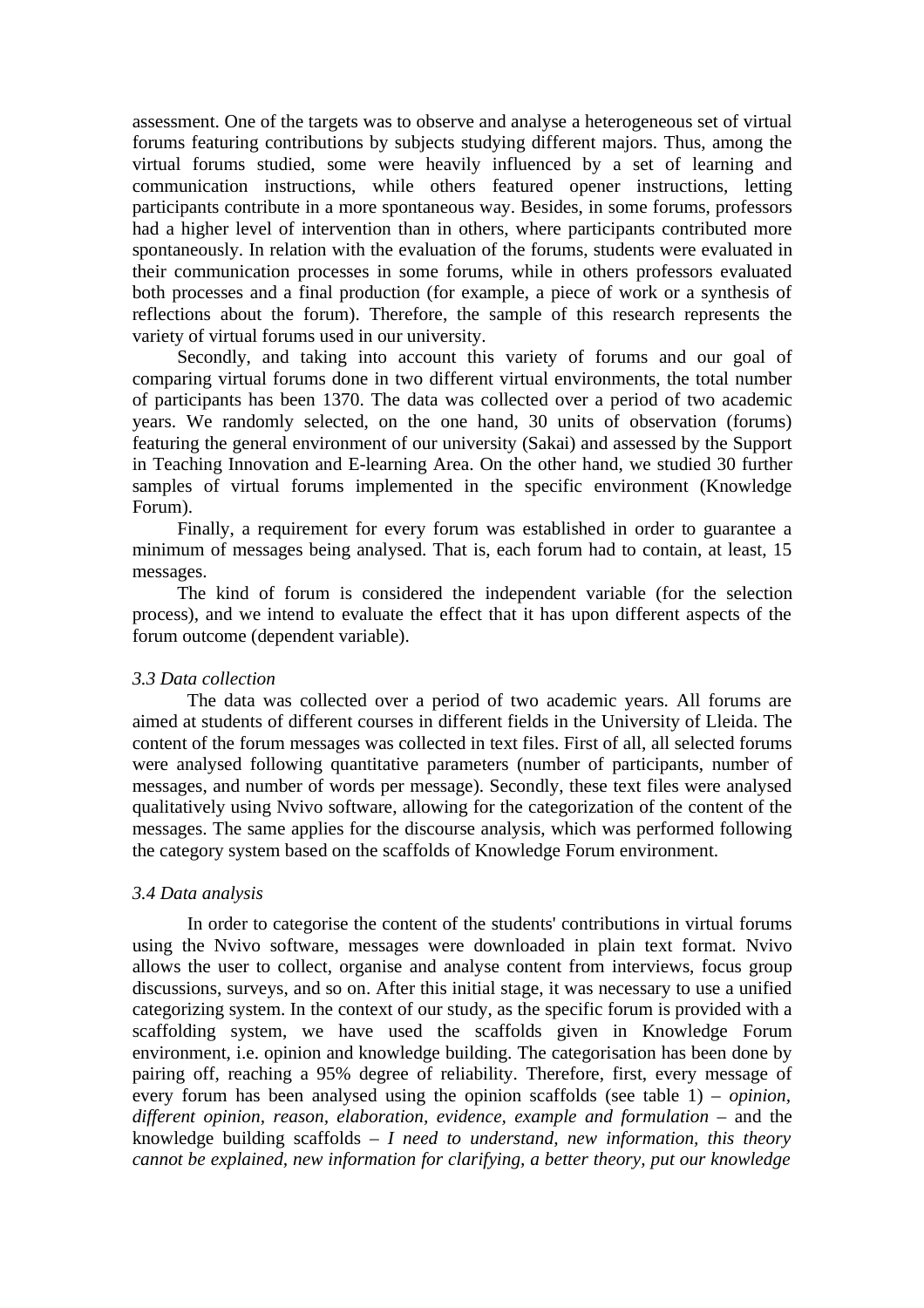*together,* – given in Knowledge Forum (a more accurate explanation can be found in Verdú and Sanuy, 2012).

| Knowledge Forum: knowledge<br>building  | Knowledge Forum:<br>opinion                                      | Explanations:                                                                                                                         |
|-----------------------------------------|------------------------------------------------------------------|---------------------------------------------------------------------------------------------------------------------------------------|
|                                         | Opinion (OP)                                                     | Students manifest their points of view, their personal<br>opinion                                                                     |
| I need to understand<br>New information |                                                                  | Students ask for help. They need further information                                                                                  |
| This theory cannot be explained         | Different opinion<br>(DO)                                        | Students explain different ideas                                                                                                      |
| New information for clarifying          | Reason (RE)<br>Elaboration (EL)<br>Evidence (EV)<br>Example (EX) | Students elaborate explanations based on theory, examples<br>and evidence to explain better their own ideas to other<br>participants. |
| A better theory                         |                                                                  | Students propose solutions and other ideas to their<br>classmates in order to reach a consensus.                                      |
| Put our knowledge together              | Formulation(CO)                                                  | Students reach formulations through the ideas exposed in<br>forums                                                                    |

Table 1: Relationship between Opinion Scaffolds and Knowledge Forum scaffolds

In the Knowledge Forum environment, scaffolds are always available. Participants have the option of categorizing their messages using one or more scaffolds or not - it is not compulsory for students to categorise a message before publishing it. Thus, observing this and bearing in mind that sometimes the scaffolds are not in their correct place, we think that an internal analysis of the messages is necessary. Moreover, this internal analysis is very useful for the forums set up in a general environment, because they do not have predetermined scaffolds that participants can use.

Another aspect that had to be taken into account was the unit of analysis. After having revised different studies about this topic, we decided to consider the "idea" as the unit of analysis, following authors such as Salovaara (2005), Strijbos et al. (2006) and De Smet, Van Keer and Valcke (2008). The reason behind our choice is that, on the one hand, there can be several categories of analysis in every message and, on the other hand, an "idea" can be formulated in different sentences. Other possible units of analysis which have been applied and studied by other authors are "whole message" (Veermans and Cesareni, 2005, Bonnett et al., 2006, Valcke and Martens, 2006, Zemel et al., 2007 and Timmers et al., 2008), "topic" (De Wever et al., 2006) and "sentence limited by punctuation mark" (Cacciamani and Ferrini, 2007).

Therefore, in order to internally analyze all the content of the messages, both set of scaffolds from the Knowledge Forum environment have been tracked, with the idea as the unit of analysis. Nvivo lets built a thread of categories and, by sectioning the corresponding part of the content and choosing the suitable category, the corresponding link is established. Once the categorisation is finished, Nvivo is capable to organise the data in a table, which can be subsequently imported into a spreadsheet, thus allowing data to be presented in numerical reports.

### **4.- Results**

Not all forums have a sufficient number of participants to consider that they have a normal distribution. Consequently, we have used a non-parametric strategy to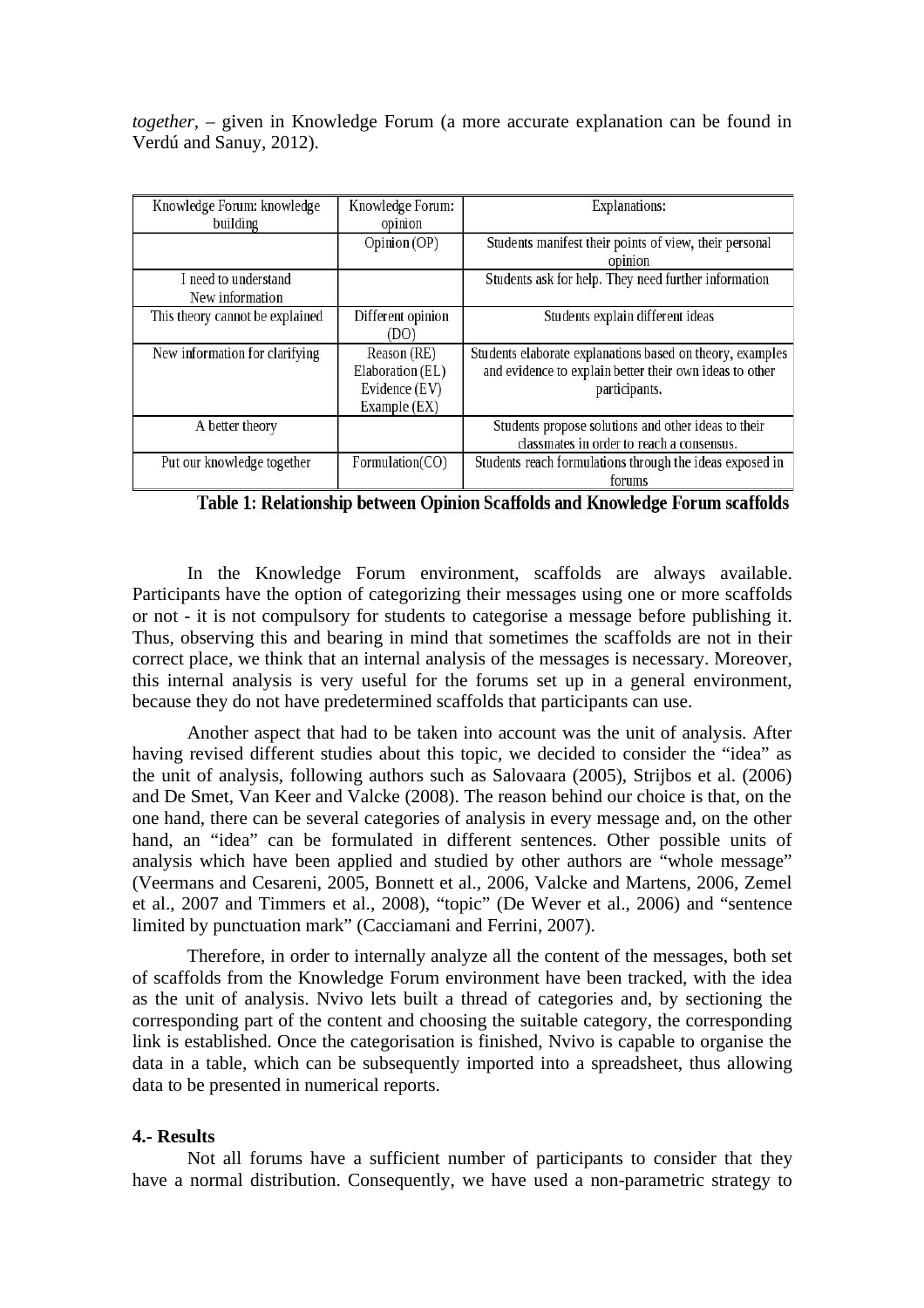know the level of significance between general and specific forums according to the quantity and the kind of categorizations of the messages. We have used the nonparametric proof U of Mann-Whitney, because it allows us to compare samples from the two independent nominal groups (general vs. specific forums) in quantitative measuring parameters, using the XLSTAT program. We calculate the significance level through the probability of an alpha risk p.<0.05.

The mean *number of participants* is 20 in general forums and 26 in specific forums. This difference is not significant: specific and general forums (U=442, p.=0.9058). Differences between the kinds of forum in relation to the text length are not significant either. The mean in specific forums is 10,910 words, while in the general ones it is 7,789 (U=401, p=0.4688).

It can be considered that the quantity of words in a forum is related to the number of participants. The non parametric proof reveals that, although in the specific forums there is much more variation, this is not significant (U=414 p.=0.5946).

The mean of written notes in general forums is 39.87 messages, climbing to 73.73 in specific forums. This difference is a positive and a favourable aspect of specific forums, because it can mean that, although the extra amount of words in the specific forums is not significant, there are more interrelations among the contributions, as we have explained before. However, we can conclude that the differences are not statistically significant (U=337.5, p.=0.0963), probably because specific forums feature great differences in the amount of written notes.

To sum it up, samples from both general and specific forums can be matched in relation to parameters of size, number of participants and number of written notes. The use of the scaffolds and the discursive guides that specific forums facilitate do not affect the quantitative parameters. Next, we will examine if the categorization analysis supports this conclusion.

# *4.1 Categorization of the notes following the coding schema based on the Opinion Scaffold*

Categorizing messages/notes following this coding schema facilitates a more detailed observation of the contributions: to give reasons (RE), to propose a more elaborated version (EL), to give evidence (EV) and to show examples (EX).

As we can observe in table 2, there are more notes with this categorization in specific forums (mean=91) than in general ones (mean=55). This implies that students who participated in specific forums wrote more messages than those who contributed in general ones, which is somewhat logical because, in principle, environments like Knowledge Forum are specifically designed to encourage and foster communication among participants.

|                        | $KF$ /opinion<br>/OP | $/KF$ /opinion/<br>DO | $/KF$ /opinion<br>/RE | /KF/opinion /<br>EL | $KF$ opinion / | /KF/opinion/   /KF/opinion/<br><b>EXE</b> | <sub>CO</sub> |
|------------------------|----------------------|-----------------------|-----------------------|---------------------|----------------|-------------------------------------------|---------------|
| Mean (general forums)  | 25.03                | .83                   | 12.77                 | 4.30                | 5.03           | 6.87                                      | .23           |
| Mean (specific forums) | 59,23                | 2,10                  | 11.43                 | 1,20                | 9,43           | 7,87                                      | , 0.7         |

Table 2: categories according forum types

The non-parametric analysis reveals that there are no significant differences between both forum types, due to the great variability between them  $(p=0.2457)$ . However, there are different categories depending on the forum type, as it can be observed in table 3. Different categories have different usage levels, but all of them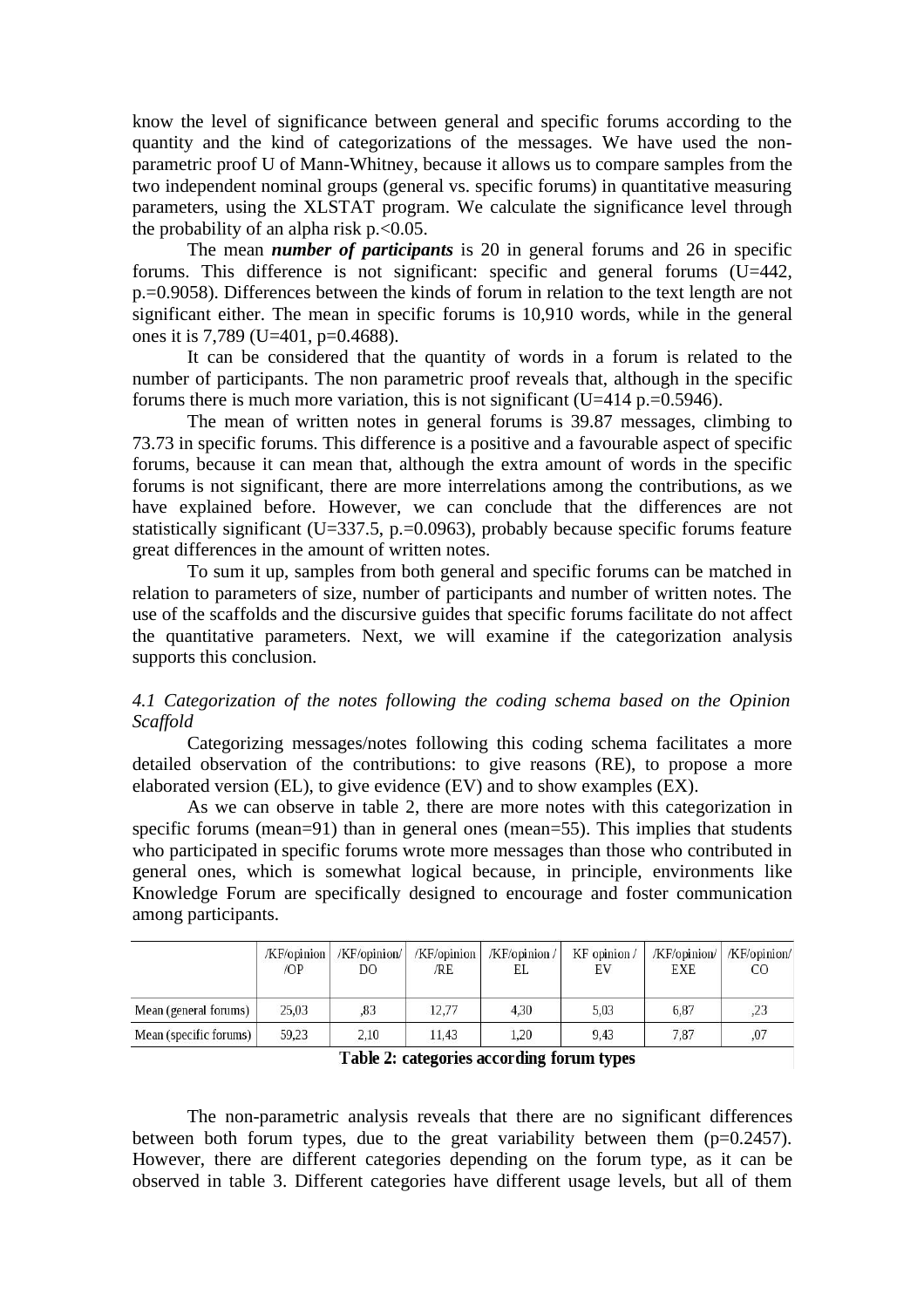have been used. This difference is explained by the fact that giving one's **opinion** is easy and, therefore, there is a significant difference between specific and general forums (mean=59.23 vs. 25.03; U: 223.50, p.:0.0008).

Nevertheless, stating a **different opinion** or point of view means contradicting others' contributions and also reasoning one's ideas with fundamentals so that they are solid enough. This explains why this category is less used (mean=0.83 vs. 2.10) and the difference between forums is significant (U=257.50, p.=0.0026).

Although barely used, the category for giving arguments (**reason**) is more present in general forums than in specific ones (mean=37 vs. 24, U=649.00, p.=0.0033). On occasions, students only write solid arguments and ideas with the aim of proving to the professor that they know about the forum topic, so they offer some reasoning to obtain a good result in the forum assessment instead of explaining new knowledge to another student.

The category **elaboration** (understood as the improvement of reasoning) is more used in general forums than in specific ones (mean=8 vs. 23, U=669.50 p.=0.0004). When somebody is doing an elaboration, he/she is explaining things in a more conscious and extended way, because in an elaboration there can be reasoning, evidence, examples, opinions for an argument and opinions against an argument. However, these differences can be caused by external factors, such as the way the forum has been set out. In fact, there are only 5 elaborations in general forums and 1 in a specific one.

Contributions with **evidence** are not significant (U=491.00, p.=0.545). There are very few notes categorised as evidence, both in general (5.03) and in specific forums (9.43). We consider this kind of contribution extremely complex, because a piece of evidence implies looking up information using authors' statements in order to give emphasis to one's own ideas, opinions or reasoning.

A different process to reinforce the argument is to share examples. An easier process, it is common in both kinds of forums (U=376.50, p.=0.2782; mean=6.87 in general forums and 7.87 in specific forums). The examples that can be observed in all the forums are varied: from other researchers' examples to examples of theoretical statements, including examples of one´s own experiences.

Finally, we should consider that the possibility of bringing and sharing **conclusions** is very complicated, because it implies summarizing and building a discourse with one's own ideas, others' ideas and a theoretical approach. Consequently, there are very few conclusions (mean=0.23 and 0.07 in general and specific forums, respectively), and the difference between forums is not significant (U=511.00,  $p = 0.129$ ).

*4.2 Categorization of the notes following the coding schema based on the Theory Building Scaffold*

The categorization based on this coding schema facilitates setting out an argument or speech focusing on the main ideas (CNE), proposing more elaborated conceptualizations (BT) and approving synthesis proposals (OKT).

As the above-presented results show (see table 3), the most used category in here is **My theory** (explanation), making it clear that specific forums foster a more detailed definition of one's own point of view (U=190, p.=0.0001).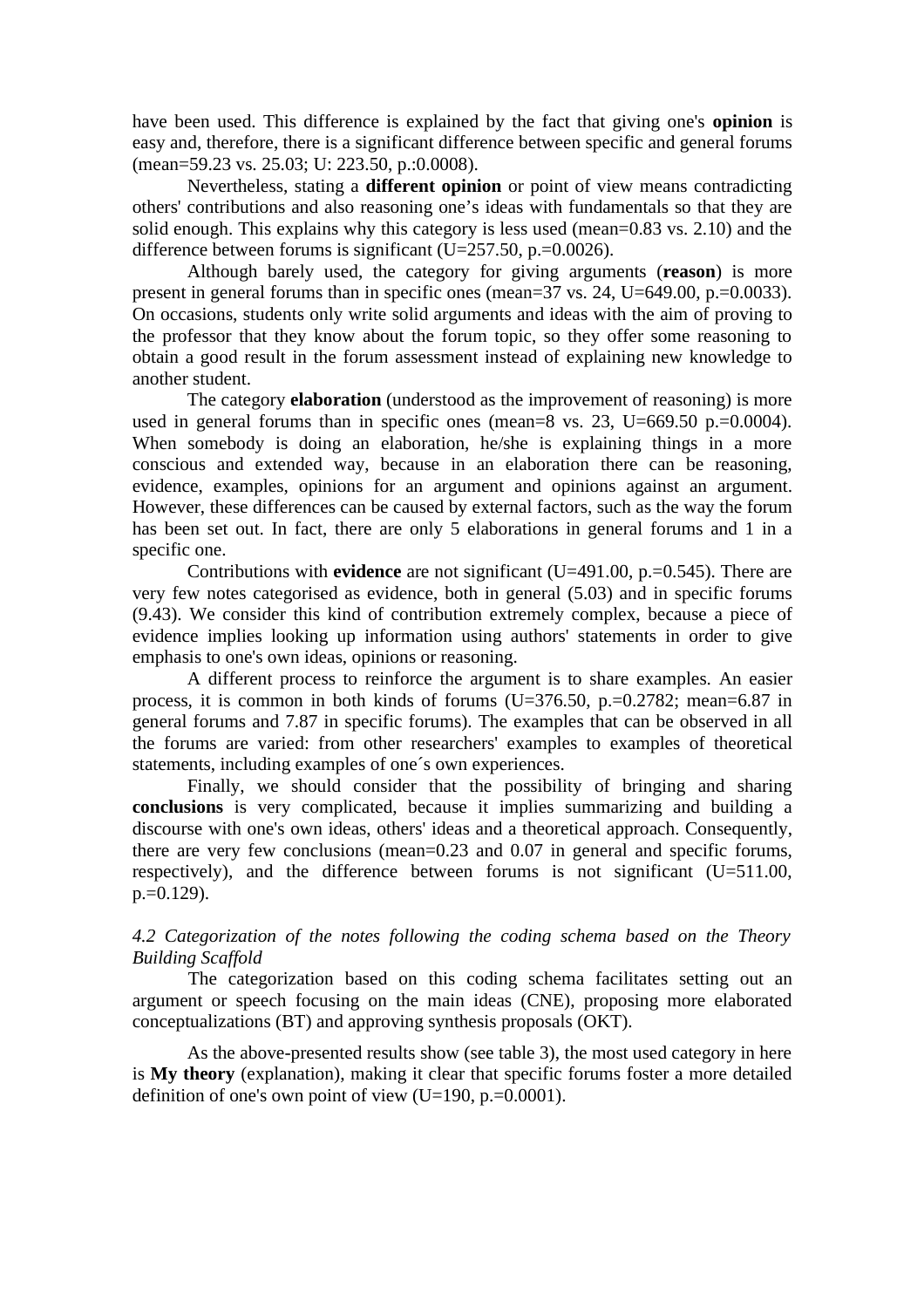|                        | KF/theory<br>building/MT | KF/theory<br>building/INU | KF/theory<br>building/NI | KF/theory<br>building/CNE | KF/theory<br>building/BT | KF/theory<br>building/OKT |
|------------------------|--------------------------|---------------------------|--------------------------|---------------------------|--------------------------|---------------------------|
| Mean (general forums)  | 20,90                    | 1,97                      | 3,07                     | 0,00                      | 0,00                     | .13                       |
| Mean (specific forums) | 55,57                    | 4,77                      | 28,57                    | 0,00                      | 0,00                     | 0,00                      |

Table 3: basic parameters of the categorization system

Regarding the category **I need to understand**, which implies identifying and explaining one's own ideas, there are no significant differences between both types of forums. Furthermore, this category is barely used. This category requires cognitive and social effort because, on the one hand, students should identify their own limits and, on the other hand, they should expose them to the other colleagues (U=359.5, p.=0.165).

The **New information** category is more used in specific forums (mean=28.57) than in general ones (mean=3.07), and the difference is statistically significant  $(U=167.5, p<0.0001)$ . Thus, the Knowledge Forum environment is positively correlated with the number of students writing messages under categories such as **My theory** and **New Information**.

The rest of categories are barely perceptible. Thus, there are no contributions categorised as **This theory cannot be explained** and **Better theory**, and there are only three categories of **Putting our knowledge together** in the studied general forums.

In figure 1, we can see the usage of both Opinion and Knowledge Building Scaffolds.



To sum up, the analysis of the Knowledge Forum categories confirms that there are very few elaborated and shared deep discussions: the central axis in those superior contributions in specific forums is bringing new information to already written contributions. Nevertheless, students who have participated in the Knowledge Forum have used more scaffolds than students who participated in the general one. Besides, the knowledge building set of scaffolds has been more applied in the specific environment.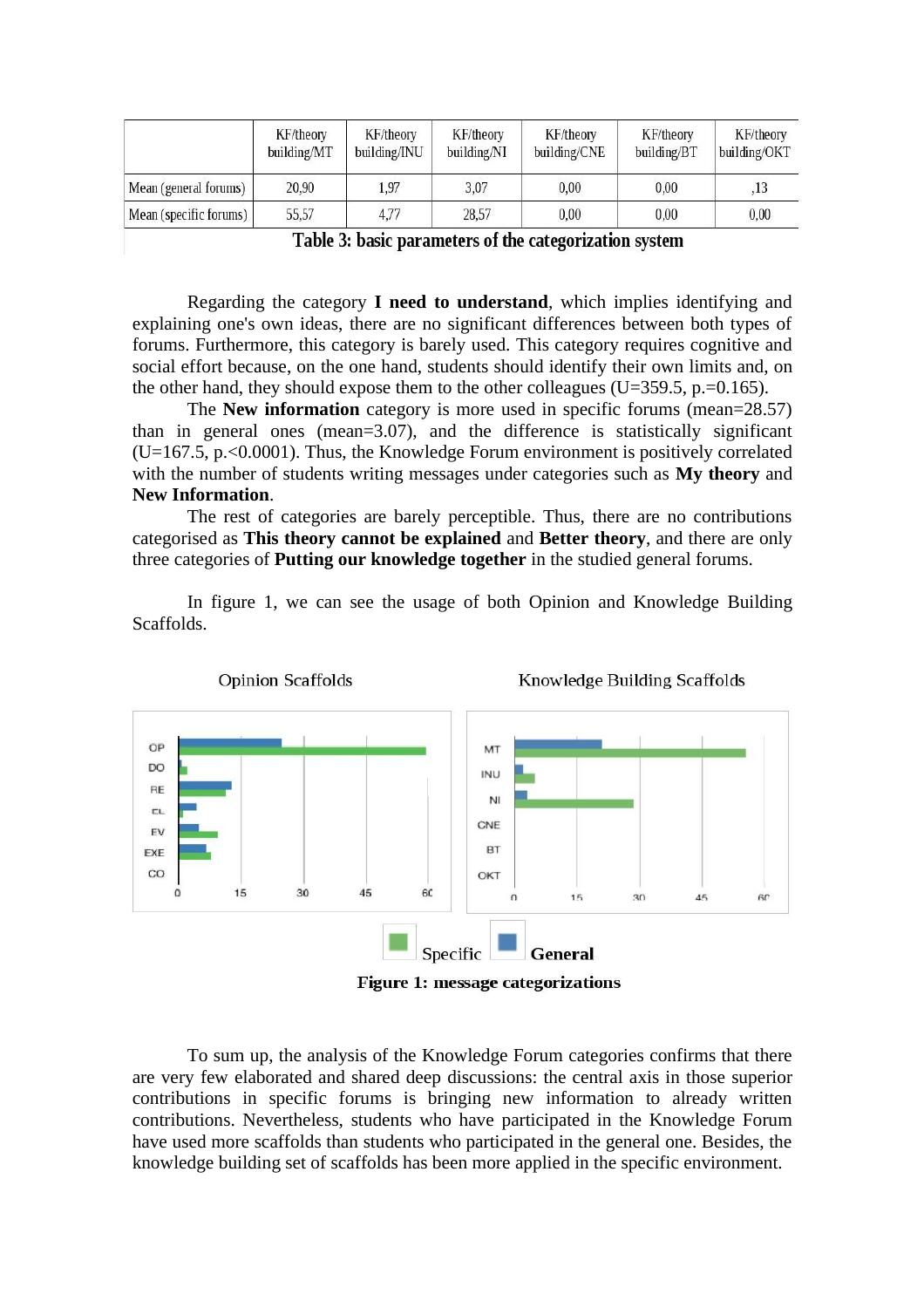#### **5.- Discussion and conclusions**

The purpose of this research was to study if virtual forums set up in an environment specifically designed to improve collaborative learning can have an influence in the participation and the quality of the contributions when compared with those forums featuring a more general environment. To be more specific, the study aimed, on the one hand, to analyse the categories resulting of the qualitative analysis of the discourse, and, on the other, to observe quantitative aspects such as the average number of entries, the number of words per message, the size of each contribution and the coherence of the message position within the overall forum (threads).

Virtual environments are key elements for virtual communication to take place. Yet, computer-mediated collaboration is not, in and by itself, a beneficial setting for learning, taking a secondary role in deep exchanges of information (Dehler et al., 2011).

First, the results from both kinds of environments do not show substantial differences in their size, in the number of participants and in the amount of written words.

Second, neither the content of the messages nor the interaction among participants can be considered of a high quality level. After having analysed the set of categories, we should bear in mind that what students do in virtual forums is mainly transmitting information. Almost all participants are transmitters, giving different points of view and personal opinions to the others, writing reasons and elaborations, and sometimes also pieces of evidence and examples.

Finally, there is certain a lack of content expressing doubts, problems, questions, suggestions, and well-argued disagreements. Our results are similar to those observed by Jorczak and Bart (2009), who already stated that the percentage of disagreement statements by students were very low (11.7%).

One possible explanation for these results is the lack of motivation and the lack of eagerness for reading and thinking about the ideas sent by other participants. We have to take into account that all those tools which foster student acquaintance with virtual environments are available to them. Furthermore, those tools must also facilitate the suitable application of all the strategies necessary to improve the group performance and their final outcome, as Black (2002) stated. The differences in academic motivation can influence both the kind of contributions elaborated by participants and the role every student plays in his/her learning community (Rienties et al., 2009). According to Häkkinen (2004), tools need to be based on teaching and learning models that consider the interrelation of different cognitive, social, emotional, motivational, and contextual variables in order to improve and foster collaborative learning.

Consequently, on many occasions, students participate in a virtual forum with the only aim of putting forward their contributions and giving their opinions. However, participation in a virtual forum implies more than this: from reading other colleagues' messages to pondering calmly their own messages and thinking about what to share. Students should write their own messages in a conscientious and metacognitive way and put the correct categories within the content they want to transmit. Once this is done, and before sending their contribution, students should think about where to place their message: if answering a colleague, the message should be tagged as an answer or, if their message contains a new idea, it should be tagged under a new thread. In our study we have confirmed that a high amount of messages are not placed in the correct place within the forum. This is a drawback because having an answer to a message many messages up or down from its correct place means the speech thread is lost. Marcelo and Perera (2006) also observed this disadvantage in their research. Conversation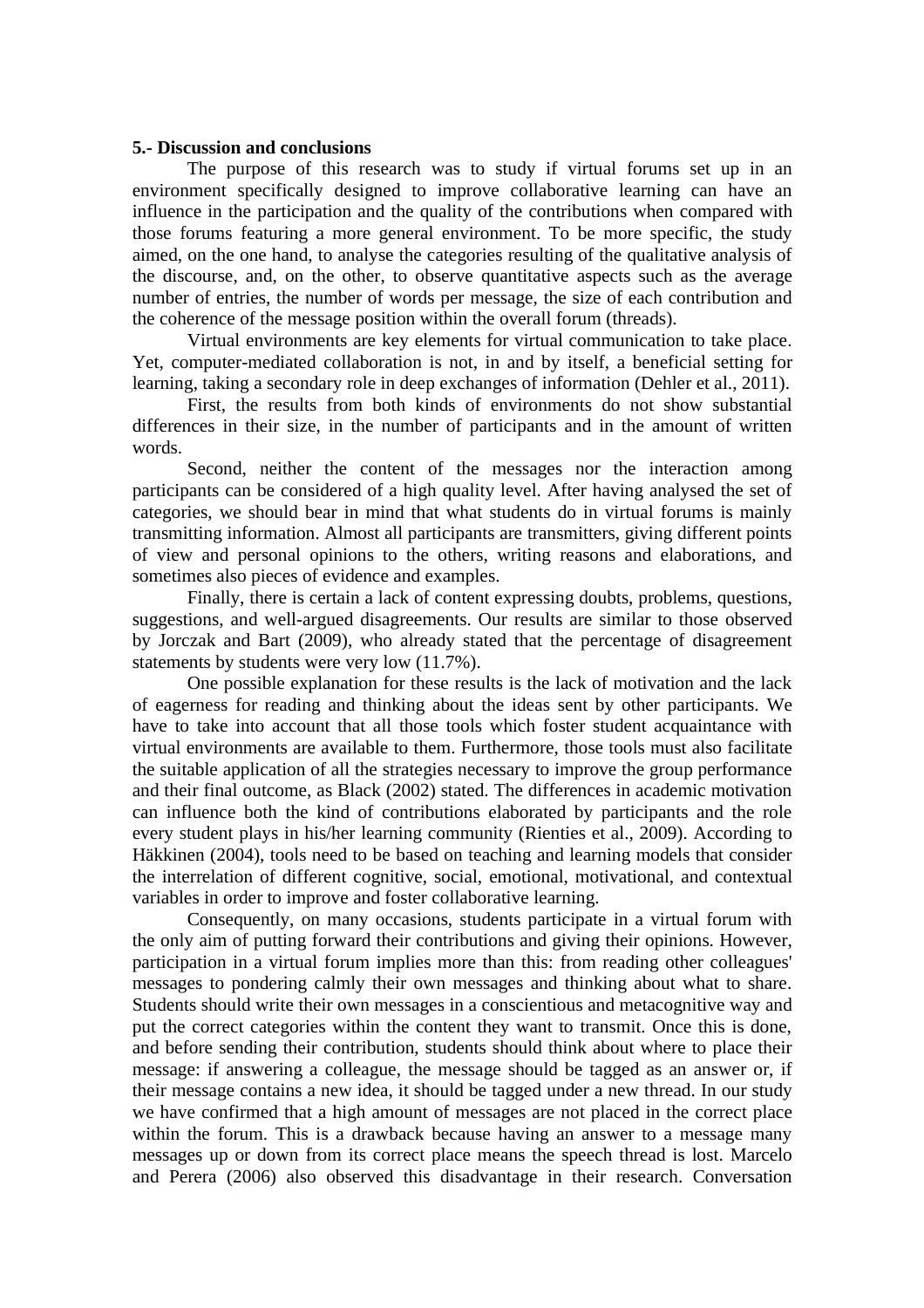breakage can imply several problems, not only in communication among students, but also when tutors analyse and assess message forums. Observing these results, we think that if students participated in a previous forum in order to become familiar with the methodology and with the virtual environment, this conversation breakage would be alleviated. The more previous training the students have in how to participate and interact in a virtual forum, the more accurate and logical the message structure will be.

Therefore, we consider that previous training in the use of scaffolds would enhance the level of discourse during the knowledge building process. Even though the answer is not clear, studies such as Argelagós and Pifarré (2011) and Gerjets et al. (2011) have confirmed that those students who were trained in the use of the scaffolds and were motivated to use them in their own messages had better results in knowledge building activities done afterwards and in this way, improving their learning. On the one hand, it is supposed that those forums set up in a Knowledge Forum environment feature more categories, as they provide scaffolds to participants. On the other hand, as we have already mentioned, although there is training on the scaffolds available to students, they often do not think thoroughly about the kind of message they have just written (Verdú, 2009). For instance, there is an imprecise use of scaffolds when categorizing their own messages, matching/equating *new information* and *elaboration* categories, when this is not really correct. Therefore, a student can write an elaboration without offering new information. This fact shows a lower profitable outcome than that expected from participation in a specific environment.

A set of differences about the way ideas can be categorised within every contribution has been shown. It is notorious that forums done in Knowledge Forum have more *explanations*/*opinions* (i.e. students building their own ideas) and also more *different opinions*. However, forums set up in a general environment show more clarifications/arguments/elaborations. This fact is paradoxical, because there are more complex categories in the general environment than in the specific one. In spite of these results, students have written these contributions with elaboration categories in the general environment, with the only goal of demonstrating that they know about the studied topic and worked in class. Thus, there is neither knowledge nor a communicative intention. It is more important to satisfy professors' instructions and demands than acquiring new knowledge (Onrubia et al., 2009). Groups that write longer contributions are groups that adopt a ''more is better'' strategy, which may be an indication that they devote too much time to put as much information as possible into their essays without considering the quality of this information and the quality of their writing (Janssen et al. 2010).

We wonder if these differences happen because, in specific environments, there are scaffolds that help students to categorise their messages before contributing and also due to the fact that the scripts have a decisive role. What is evident is that environments for computer-mediated collaboration need to trigger learning-productive interactions (Dehler et al., 2011).

Although in the present research we have not gone further in studying the variables that can have an incidence in contribution optimization, several key variables have been identified, according to Robinson (2010). For instance a) the context in which the virtual forum is done (Perit et al., 2009), b) the value of the forum towards the subject's final grading, c) the studies specialisation, d) the student's level, e) the students' and professors' roles – Strijbos and DeLaat (2010) provide a very helpful review of roles of learners in CSCL –, and f) the scripts. According to Morris et al. (2010), scripts consist of instructions regarding how group members should collaborate and complete tasks through their respective roles. Rummel et al. (2009) state that the scripted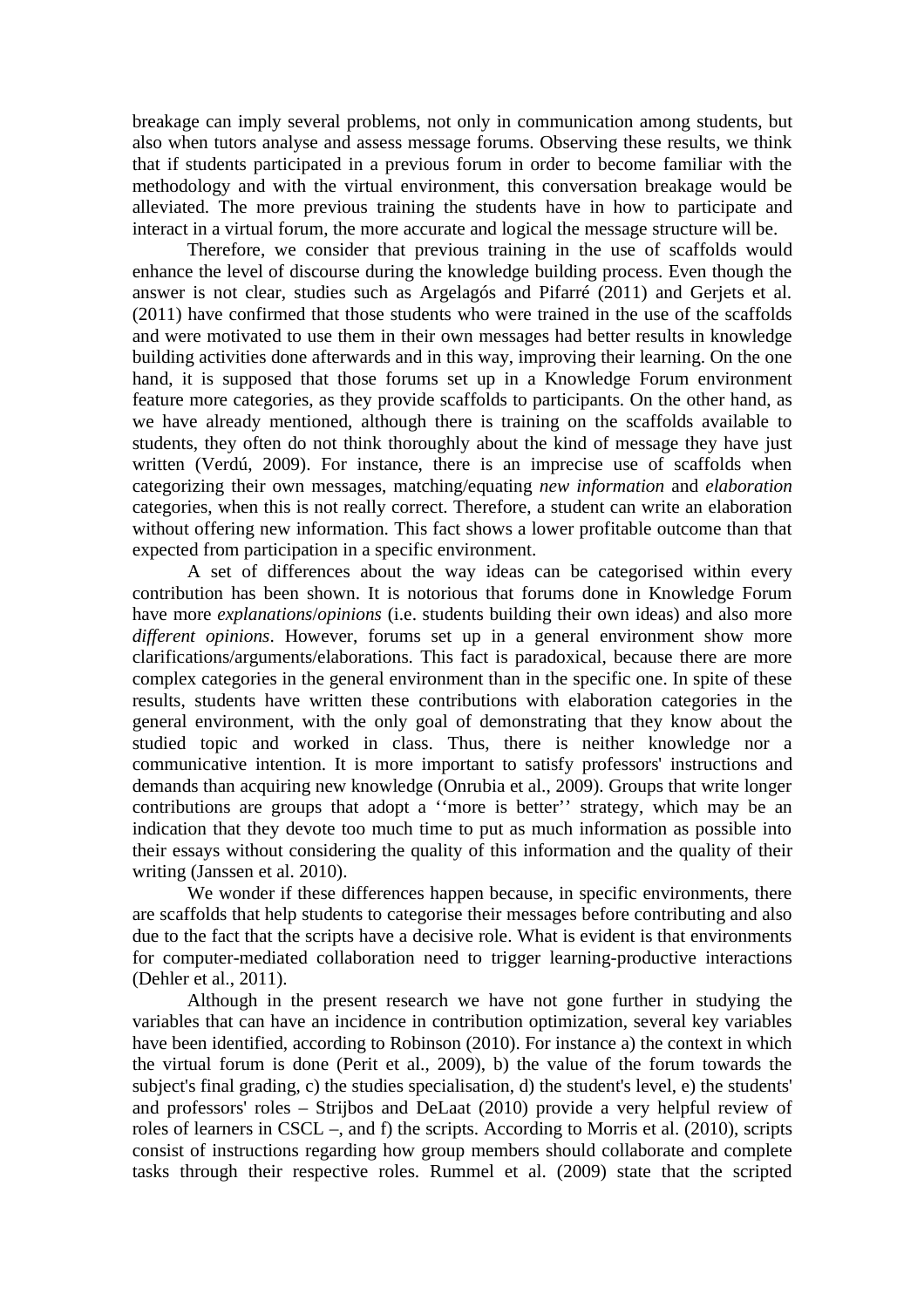interactions often lead to better results than unscripted ones, and Monteserin et al (2010) explain that their results show that conflicts always arise when a group of students try to solve a problem or exercises in CSCL. These authors consider that providing students with argumentation plans facilitates conflict resolution and does not make students think less or construct less knowledge while debating.

To sum up, in this research we have analysed the contributions in virtual forums taking place in both specific and general environments. The results obtained and the comparisons performed lead us to confirm that virtual environments are neither used to guarantee a significant and meaningful exchange of information among students and professors, nor they have a significant effect in the acquisition of new knowledge, although the shared information is wide and deep (Chou and Min, 2009). We also conclude that scaffolds are very important in order to help students think about the kind of contribution they want to share in the forum, just as Scardamalia (2004) and Järvelä et al. (2003) confirm. Finally, some challenges are yet unsolved, such as the fact that students need to be encouraged to communicate and exchange information among their peers. Besides, it is necessary to consider that there is not always a relationship between task cohesion and cognitive quality, as data from the research done by Wang and Hwang (2012) shows. It is necessary to foster different points of view, or disagreements, because the more different opinions there are, the richer the knowledge building is going to be. Jorczak and Bart (2009) found support for the assertion that discussion conflict is related to higher-order information processing, suggesting that tasks which increase conceptual conflicts are a promising means to improve the quality of CSCL discussions. Future work will concentrate on these points, including optimization aspects – a topic we will explore in further research.

# **6.- References**

Addison, P. A. and Hutcheson, V. K. (2001). The importance of prior knowledge to new learning. *Teaching and Learning Forum 2001*. Available at https://otl.curtin.edu.au/professional\_development/conferences/tlf/tlf2001/addison.html (last accessed 18 June 2012).

Argelagós, E., & Pifarré, M. (2011) Improving Information Problem Solving skills in Secondary Education through embedded instruction. *Computers in Human Behavior,* 28(2), 515-526.

Arvaja, M, Salovaara, H., Häkkinen, P. I Järvela, S. (2007). Combining individual and group-level perspectives for studying collaborative knowledge construction in context. *Learning and Instruction* 17 (2007) 448-459.

Black,G. (2002). Student assessment of virtual teams in an online management course. *Journal of business administration online*, 1 (2)

Bonnett, C., Wildemuth, B. M., & Sonnenwald, D. H. (2006). Interactivity between proteges and scientists in an electronic mentoring program. *Instructional Science, 34* (1), 21-61.

Cacciamani, S; Ferrini, T (2007). Costruire conoscenza in un corso universitario on line è davvero possibile? *TD* 40, 1, 28 – 36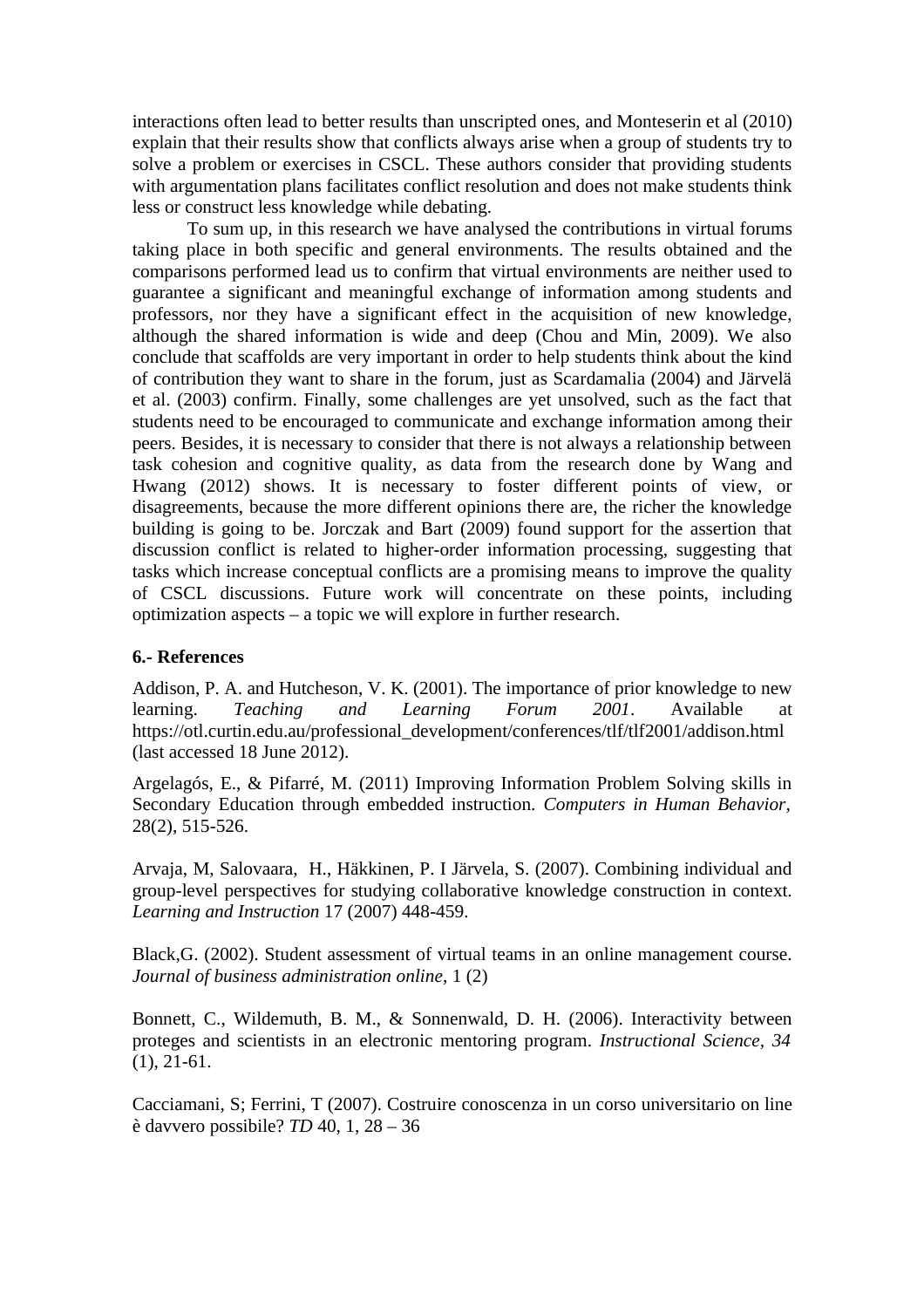Cesareni, D., & Martini, F. (2005). Costruire conoscenza in un forum universitario. *Rassegna Di Psicologia*, 22(1), 89-112.

Chou, S. & Min, H. (2009) The impact of media on collaborative learning in virtual settings: The perspective of social construction. *Computers & Education* 52, 417–431

Dehler, J., Bodemer, D., Buder, J., Hesse, F. (2011) Guiding knowledge communication in CSCL via group knowledge awareness. *Computers in Human Behavior 27* (2011) 1068–1078

De Laat, M. (2000) 'Supporting a community of practice: the role of workers as learners', Paper presented at Ed-Media, Montreal, Canada, June.

De Laat, M., & Lally, V. (2004). It's not so easy: Researching the complexity of emergent participant roles and awareness in asynchronous networked learning discussions. *Journal of Compuer Assisted Learning, 20* (3), 165-171.

De Smet, M., Van Keer, H., & Valcke, M. (2008). Cross-age peer tutors in asynchronous discussion groups: Studying the impact of tutors labelling their interventions. *Journal of Computer Assisted Learning*, 24, 462-473.

De Wever, B., Schellens, T., Valcke, M., & Van Keer, H. (2006). Content analysis schemes to analyze transcripts of online asynchronous discussion groups: A review. *Computers and Education,* 46 (1), 6-28.

De Wever, B., Van Keer, H., Schellens, T., & Valcke, M. (2009) Structuring asynchronous discussion groups: the impact of role assignment and self-assessment on students' levels of knowledge construction through social negotiation. *Journal of Computer Assisted Learning*, 25, 177–188.

Dettori, G., & Persico, D. (2008). Using Interaction Analysis to Reveal Self-Regulated Learning in Virtual Communities. *Times of Convergence. Technologies Across Learning Contexts Lecture Notes in Computer Science*, 5192/2008, 1-14.

Dillenbourg, P; Eurelings, A; & Hakkarainen, K. (2001) Beyond "Sitting Next to Each Other": A Design Experiment on Knowledge Building in Teacher Education. Proceedings of the first European conference on computer-supported collaborative learning, Maastricht, March 22-24, 2001 (pp. 20-28).

Gairín, J; Muñoz, M.P. (2006) *Análisis de la interacción en comunidades virtuales*. Educar 37, 2006 (125-150).

Gerjets, P., Kammerer, Y., & Werner, B. (2011). Measuring spontaneous and instructed evaluation processes during Web search: Integrating concurrent thinking-aloud protocols and eye-tracking data. *Learning and Instruction, 21,* 220-231.

Hakkarainen, K. (2004) Emergence of progressive-inquiry culture in computersupported collaborative learning, *Learning Environments Research,* Vol. 6, pp.199– 220*.*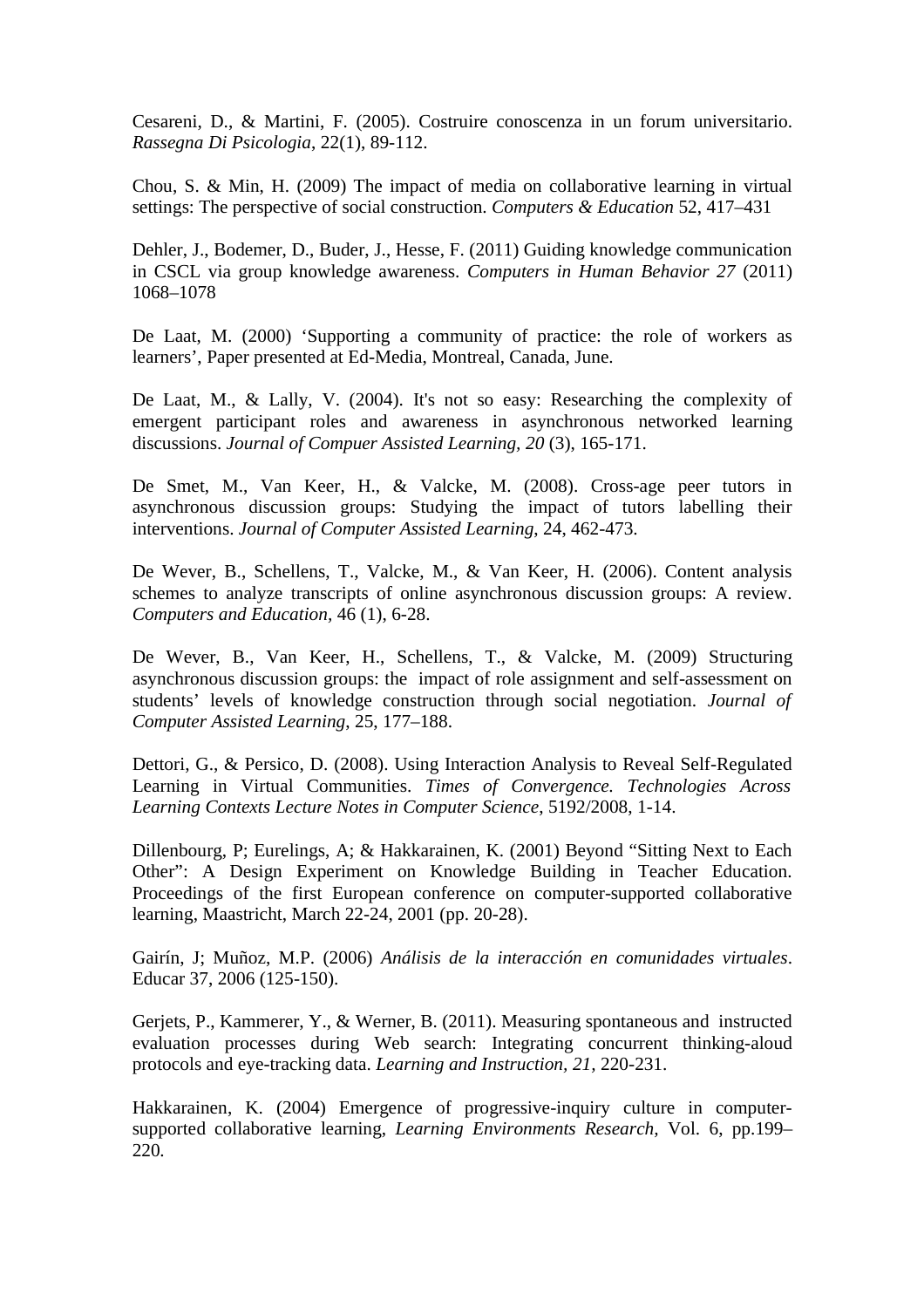Häkkinen, P. (2004). What makes learning and understanding in virtual teams so difficult? *Cyberpsychology & Behaviour*, Vol. 7, 2, 201-206.

Jorczak, R. and Bart, W. (2009) The effect of task characteristics on conceptual conflict and information processing in online discussion. *Computers in Human Behavior 25,* 1165–1171.

Janssen, J; Erkens, G; Kirschner, P; Kanselaar, G (2010) Effects of representational guidance during computer-supported collaborative learning. *Instructiona Science* Vol. 38 num 1, 59–88

Kester, L. & Paas, F. (2005). Intructional interventions to enhance collaboration in powerful learning environments. *Computers in Human Behaviour 21*, 689-696.

Kleine, J; De Laat, M van der Meijden, H. (2002). Seeking attunement in collaborative learning. Paper presented at ISCRAT 2002, Ámsterdam.

Ludvigsen, S. i Mørch, A. (2003). Categorisation in Knowledge Building. In B. Wasson, S. Ludvigsen & U. Hoppe (Eds.) Designing for Change in Networked Learning Environments; Proceedings of the 6th International Conference on Computer Support for Collaborative Learning (CSCL 2003), 67-76. Dordrecht: Kluwer.

Marcelo, C. & Perera, V. (2006). Didactic interaction in e-learning: New styles for new environments. F. J. García et al. (Eds.), Virtual Campus 2006 Post-proceedings. Selected and Extended Papers, 9-18

Monteserin, A., Schiaffino, S., Amandi, A. (2010). Assisting students with argumentation plans when solving problems in CSCL. *Computers & Education 54* (2010) 416–426.

Morris, R., Hadwin, A. F., Gress, C. L. Z., Miller, M., Fior, M., Church, H., et al. (2010). Designing roles, scripts, and prompts to support CSCL in Study. *Computers in Human Behavior,* 26 (5), 815–824.

Neo, M. (2003). Developing a collaborative learning environment using a web-based design. *Journal of Computer Assisted Learning, 19*(4), 462-473.

Onrubia, J.; Naranjo, M.; Segués, MT. (2009) Debate y construcción de conocimiento en foros virtuales: la importancia de los motivos de los participantes en la actividad. *Cultura y Educación 21*(3) 275-289. Fundación infancia y aprendizaje

Perit, M.; Zemel, A.; Stahl, G. (2009). The joint organization of interaction within a multimodal CSCL medium. *Computer-Supported Collaborative Learning* 4:115–149.

Prinsen, F., Volman, M. L. L., & Terwel, J. (2007). The influence of learner characteristics on degree and type of participation in a CSCL environment. *British Journal of Educational Technology*, 38(6), 1037-1055.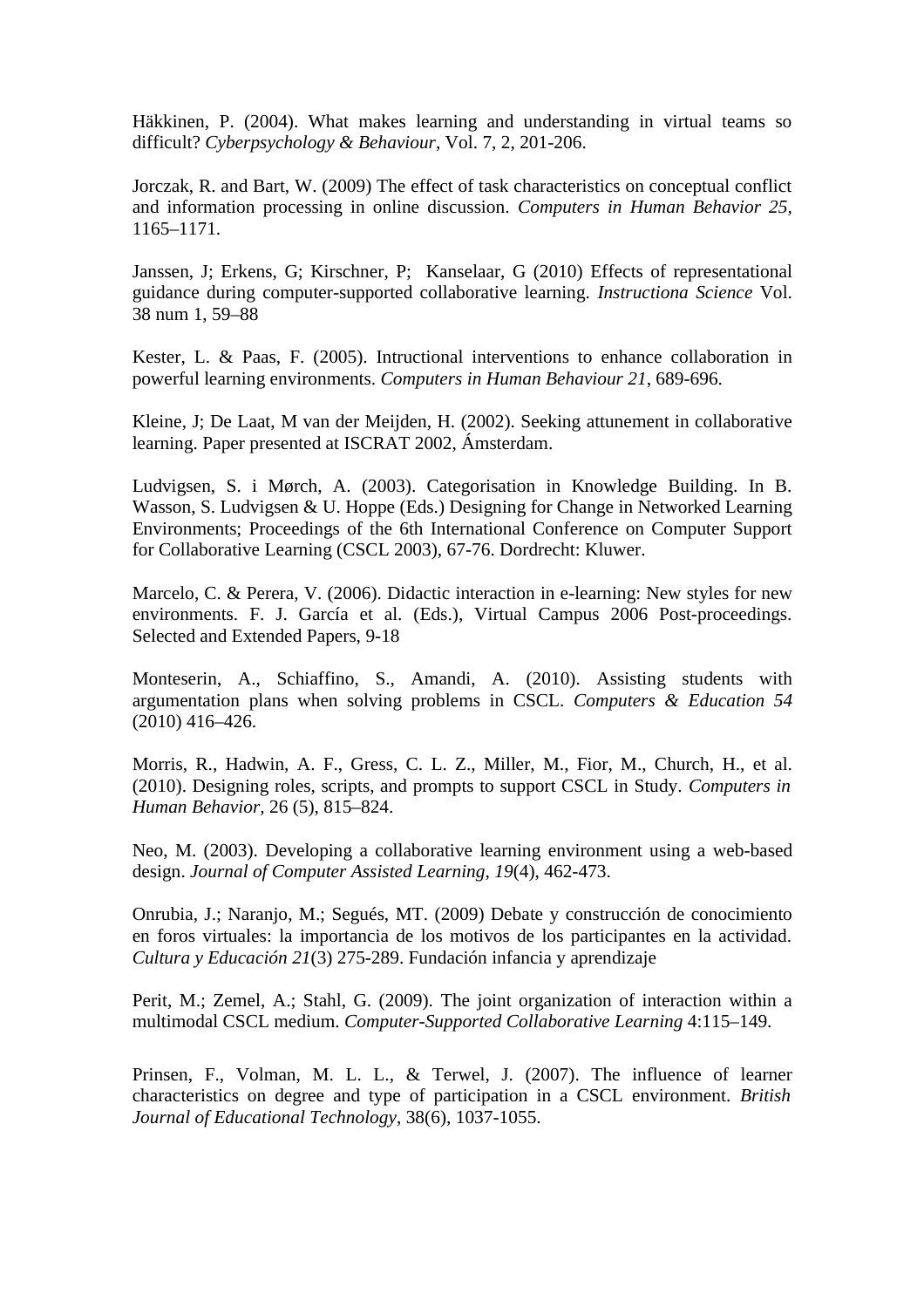Rahikainen, M., Lallimo, J., & Hakkarainen, K. (2001). Progressive inquiry in CSILE environment: teacher guidance and students' engagement. In P. Dillenbourg, A. Eurelings., & K. Hakkarainen (Eds.), *European Perspectives on Computer-Supported Collaborative Learning*. Proceedings of the First European Conference on CSCL (pp. 520-528). Maastricht, the Netherlands: Maastricht McLuhan Institute.

Rienties, B.; Tempelaar, D.; Van den Bossche, P.; Gijselaers, W.; Segers, M. (2009). The role of academic motivation in Computer-Supported Collaborative Learning. *Computers in Human Behavior 25,* 1195–1206.

Rienties, B.; Giesbers, B.; Tempelaar, D.; Lygo-Baker, S.; Segers, M.; Gijselaers, W. (2012). Ther role of scaffolding and motivation in CSCL. *Computers and Education* 59 (2012) 893–906.

Robinson, K. (2010) Students' appraisal of emotional and relational experience whilst collaborating online using text based communication. *Computers & Education 54,* 799– 807

Rummel, N.; Spada, H.; Hauser, S. (2009) Learning to collaborate while being scripted or by observing a model. *Computer-Supported Collaborative Learning* 4:69–92

Russell, A and Perris, K. (2003) 'Telementoring in community nursing: a shift from dyadic to communal models of learning and professional development', *Mentoring and Tutoring*, Vol. 11, No. 2.

Salovaara, H., & "Järvelä, S. (2003). Student's strategic actions in computer-supported collaborative learning. *Learning Environments Research, 6,* pp. 267-285.

Salovaara, H. (2005). An exploration of students' strategy use in inquiry-based computer-supported collaborative learning. *Journal of Computer Assisted Learning, 21*(1; 1), 39-52.

Scardamalia, M. and Bereiter, C. (1993). Technologies for knowledge-building discourse. *Communications of the ACM* 36 (5), pp. 37-41.

Scardamalia, M. (2004). CSILE/Knowledge Forum. In *Education and technology: An encyclopedi*a (pp. 183-192). Santa Barbara: ABC-CLIO.

Scheffel-Dunand, D. (2006). Bimodal communication over webcasts: From CSCL to CALL. *Computer Assisted Language Learning, 19*, 341-355.

Schellens , T; Van Keer , H; De Wever, B; Valcke, M. (2009) Tagging thinking types in asynchronous discussion groups: effects on critical thinking. *Interactive Learning Environments*, 17:1, 77-94

Schellens, T., & Valcke, M. (2005). Collaborative learning in asynchronous discussion groups: What about the impact on cognitive processing? *Computers in Human Behaviour, 21*(6), 957-975.